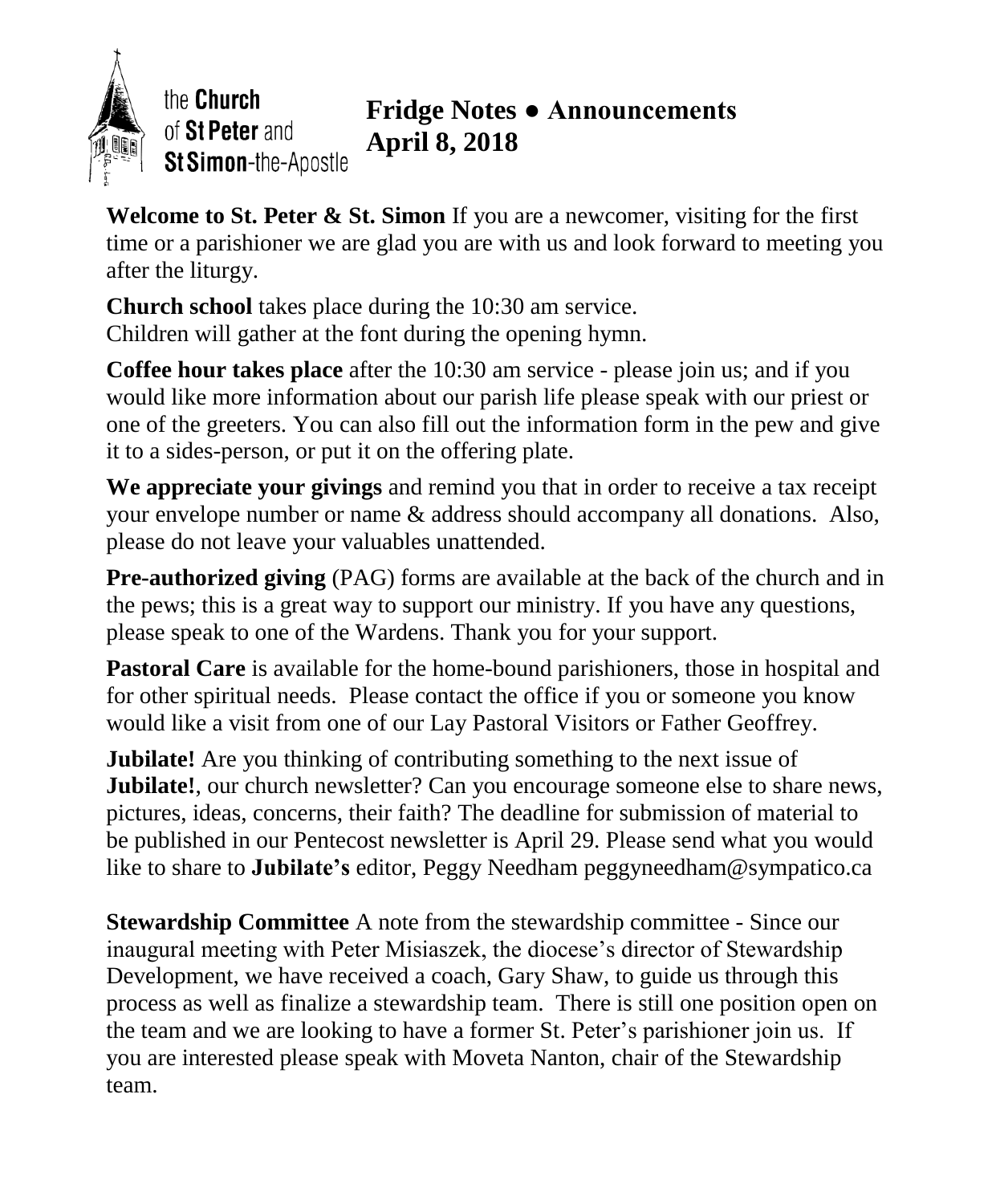**THIS WEEK AT ST. PETER & ST. SIMON Monday, April 9:** 12 noon A Celebration of Life – Sonja Bird **Wednesday, April 11:** Easter Feria 11 am – Holy Eucharist with Anointing for Healing (in the Chapel) **Sunday, April 15:** Third Sunday of Easter 8:30 am Holy Eucharist celebrated from The *BCP* 9:30 am Coffee & Conversation discussing the readings of the day. 10:30 am Holy Eucharist (Traditional) *Readings: Acts 3.12–19 / 1 John 3.1–7 / Luke 24.36b–48* **Sunday, April 22:** 4 pm SPSS Choir Concert **Saturday, May 5:** 4 pm Jim Colling's Birthday Party Parish Hall **Sunday, May 6:** 7 pm student Shelly Pollard ordination reception Parish Hall **Saturday, May 12:** 9 am SPSS Spring Sale **Sunday, May 20:** The Day of Pentecost **Last Tuesday of the Month:** 6 pm Candlelight Evening Prayer Service

**April 2 – 12, 2018**. While the rector is away, the Reverend Jennifer Matthews is Priest-in-Charge of the parish. Please refer pastoral concerns to the Church office and/or contact Jennifer directly. Her telephone number is 647-546-0580. Thank you Jennifer for assisting us.

**SPSS Choir's A German Connection Concert** Tickets for the Choir's A German Connection Concert on Sunday April 22, 4:00 p.m. are on sale in the Narthex after the service.

**Spring Sale Update**: Diane Birch, Laurie Sanderson and Christopher Ashby have begun the planning for our Saturday May 12 event. We thank those that have already brought in items for the sale and invite everyone to continue to open up those closets and look in your storage rooms for treasures you are no longer using but others might. We will have a raffle again and if you have any NEW gift items that might be raffle items please see Diane.

**Adult Confirmation** – Classes will be held on April 22, May 13, 27, June 10, 24, September 9, 23. On September  $30<sup>th</sup>$  Archbishop Johnson will make a parish visit when we will celebrate confirmation. If you would like to join us please speak with Fr Geoff.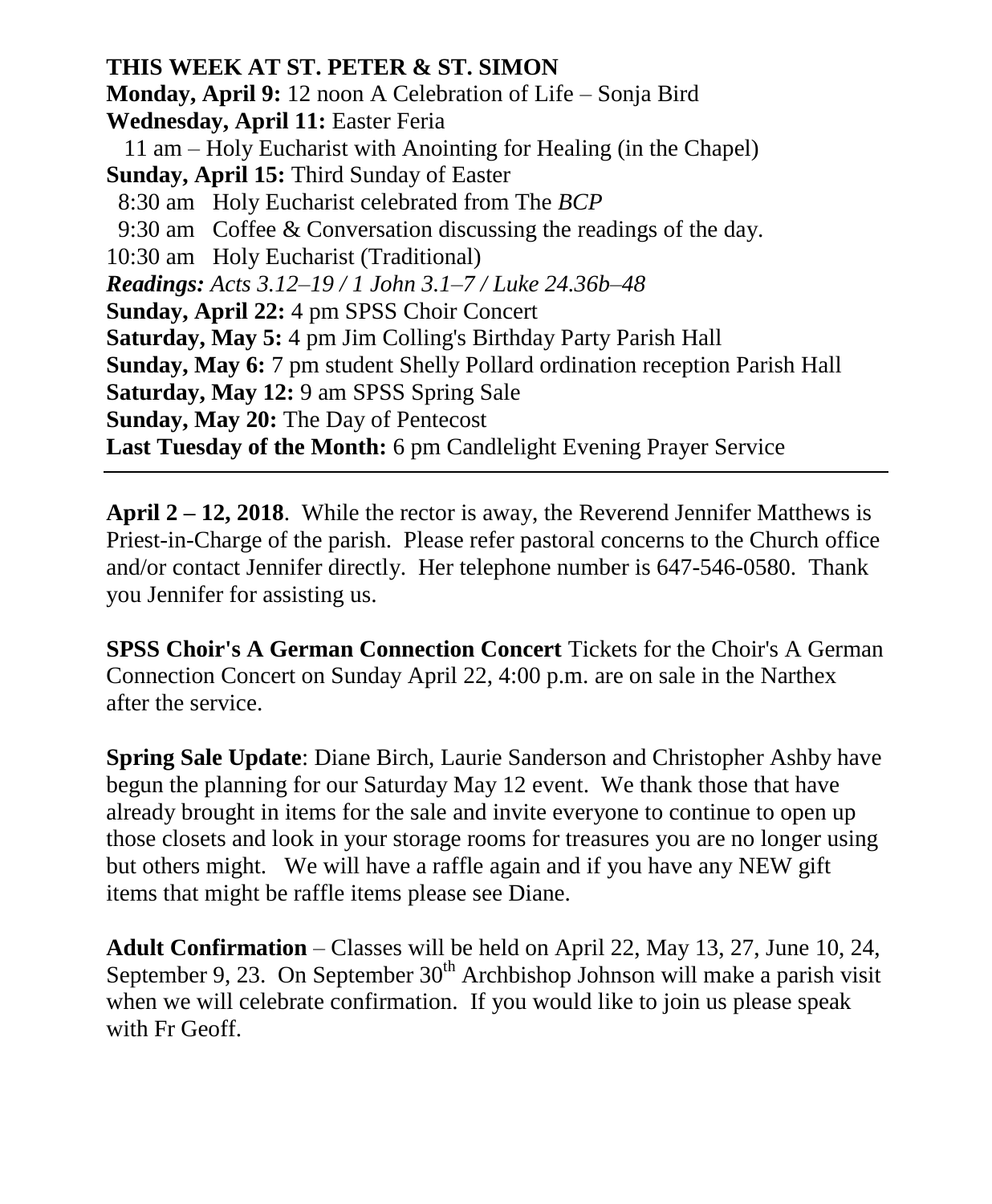## *Memorial Service*



Sonja Bird passed away on April 2 at St. Michael's Hospital in the palliative care unit. She was much loved by all who knew her and will be greatly missed. A Celebration of Life will be held here at St. Peter and St. Simon on Monday April 9 at 12:00 noon.

*Sonja Bird "paddling her own canoe!"*

## **A Serenade To Music Friday, April 27 at 8:00 pm**

Pre-concert talk by David Briggs at 7:00 pm St. James Cathedral (65 Church Street) Tickets: \$30 in advance or \$35 at the door (Students: \$20 and \$25). Join The Choir of St. James Cathedral and internationally renowned virtuoso organist David Briggs for a concert of unforgettable music by Ralph Vaughan Williams, one of England's finest composers. From his scintillating Wasps Overture to the ravishing Serenade to Music which sets a portion of Shakespeare's 'The Merchant of Venice', this concert offers a full picture of Vaughan William's remarkable versatility. The serene Mass in G Minor is an a cappella masterpiece, beautifully complemented by a transcription of the Fantasia on a Theme by Thomas Tallis. Be sure to join us at 7:00 pm for David Briggs' pre-concert talk, which will include his insights into living and working in Vaughan Williams' native Gloucestershire as well as his own transcriptionmaking process. Tickets are available online, at the door, or at the Cathedral Centre Reception (65 Church St.) in person, or by phone (416-364-7865).